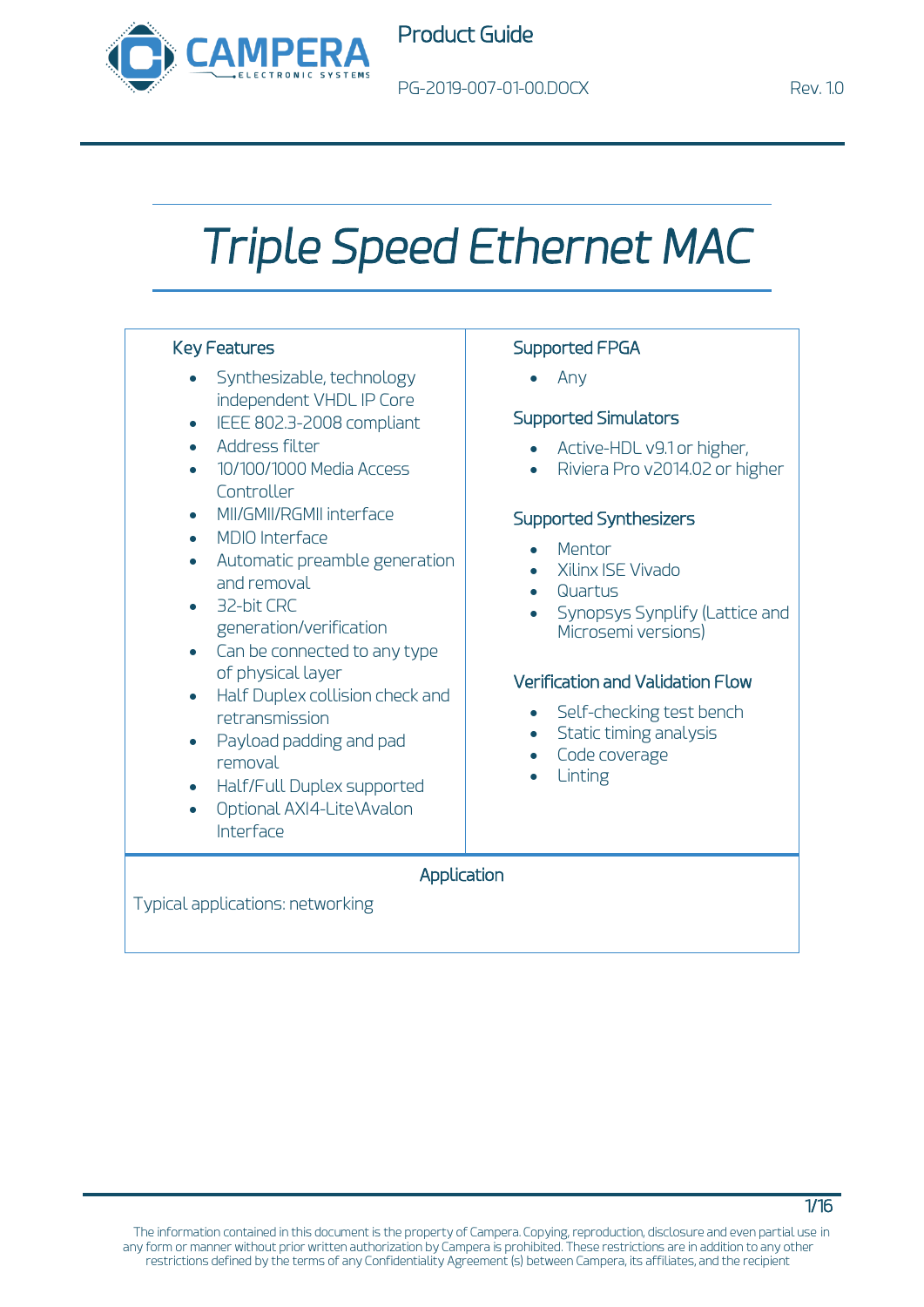

PG-2019-007-01-00.DOCX Rev. 1.0

2/16

## 1 OVERVIEW

The Triple Speed Ethernet Media Access Controller (TSE MAC) is a generic triple speed 10/100/1000 Ethernet MAC suited for use in networking applications. In 1000 mode the TSE MAC can be connected with industry standard PHY devices using RGMII or GMII interface. When using 10/100 mode the TSE MAC uses the MII interface.

This IP core is designed to interface with both AXI4-Lite and Avalon protocol, or as a standalone core.



<span id="page-1-0"></span>*Figure 1. Block diagram of the TSE MAC module*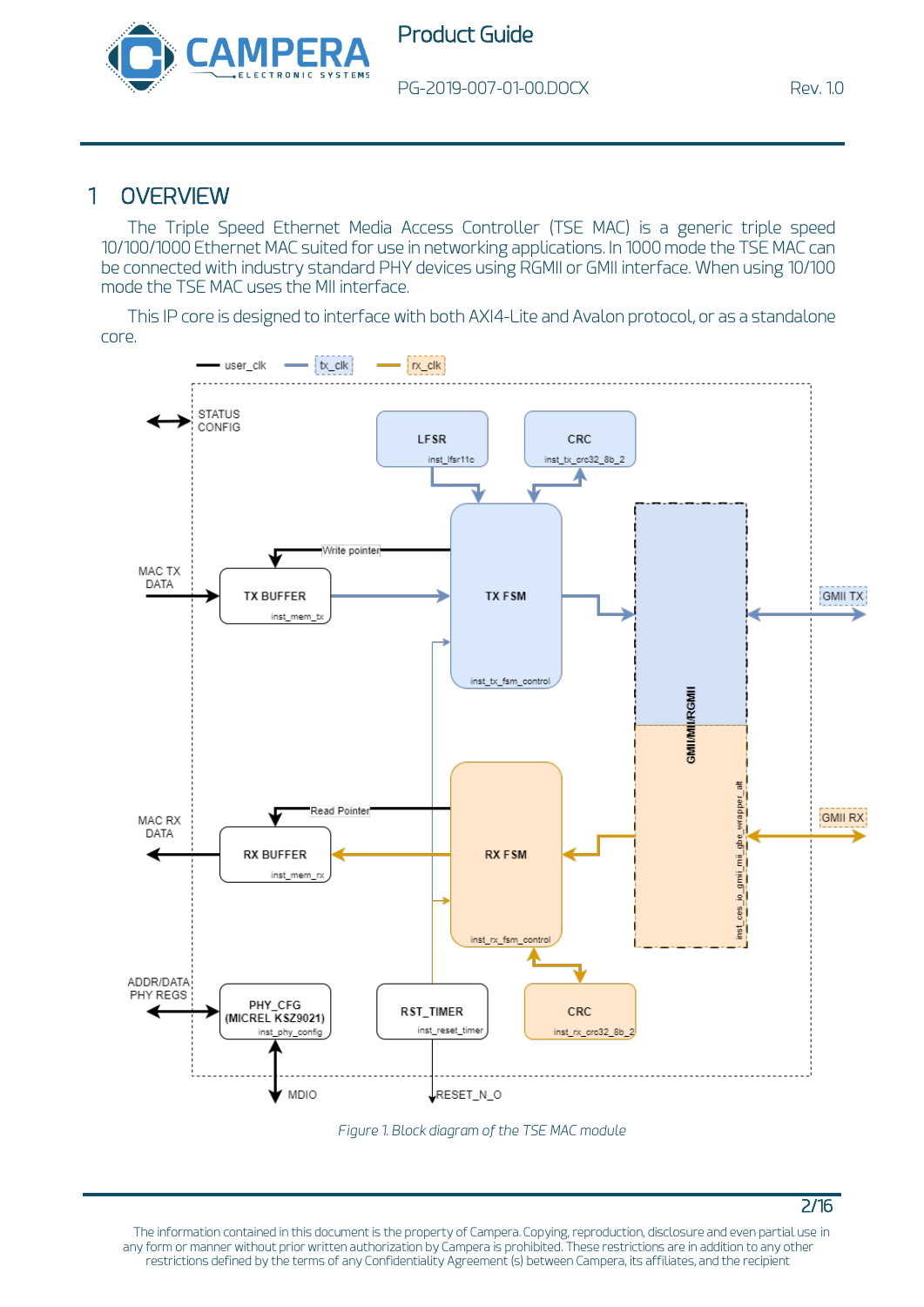

The Core is capable to produce a standard (as per IEEE 802.3) ethernet frame, with the mostsignificant octet (byte) first; within each octet the least-significant bit is transmitted first.

| Preamble | Start<br>Frame<br><b>Delimiter</b> | <b>MAC</b><br>Destination Source | <b>MAC</b>     | 802.1Q<br>$\mathsf{q}_{\mathsf{a}\mathsf{g}}$ | Length/Type   Payload |                       | <b>CRC</b> |
|----------|------------------------------------|----------------------------------|----------------|-----------------------------------------------|-----------------------|-----------------------|------------|
| 7Β       | 1Β                                 | 6 <sub>B</sub>                   | 6 <sub>B</sub> | 4B                                            | 4B                    | 46-1500B <sup>1</sup> | 4B         |

### 1.1 LICENSING AND ORDERING INFORMATION

Information about licensing, pricing and availability is available on the company website [\(http://www.campera-es.com/\)](http://www.campera-es.com/), or after contacting the company or your local distributor. Three types of licenses keys may be available:

- Netlist, device locked
- Source code: project based
- Source code: site based

Evaluation licenses can be requested

- [Simulation Only License](https://www.xilinx.com/support/documentation/sw_manuals/xilinx11/cgn_r_simulation_only_license.htm)
- [Full System Hardware Evaluation License](https://www.xilinx.com/support/documentation/sw_manuals/xilinx11/cgn_p_obtaining_full_system_hardware_evaluation_license.htm)

#### 1.2 DESIGN METHODOLOGY

The code is compiled following an internal coding standard, and the flow is developed under constant simulation check. The working code undergoes a linting procedure using Aldec Alint software to spot main code errors or generic issues.

Each piece of design is simulated in a dedicate testbench, possibly of self-checking type. Various combinations of generic parameters are tested, looking for critical situations. The whole span of admitted values is explored, and care is taken about treatment of values which are not representable or leading to standard errors.

Synthesis is tested on selected sample targets, to collect data about resource occupation and operational frequencies.

| $-e$                       | one-CLK early sample    |
|----------------------------|-------------------------|
| $\overline{\phantom{a}}$ d | one-CLK delayed sample  |
| $-d2$                      | two-CLKs delayed sample |
| $n_{-}$                    | active low signal       |
| $\subset$                  | constant                |
| $S_{-}$                    | signal                  |
|                            | input port              |
| $\overline{\phantom{0}}^0$ | output port             |
| $\_i$ o                    | inout port              |

NAMING CONVENTIONS:

<sup>1</sup> The Core supports also Jumbo frames, with a larger payload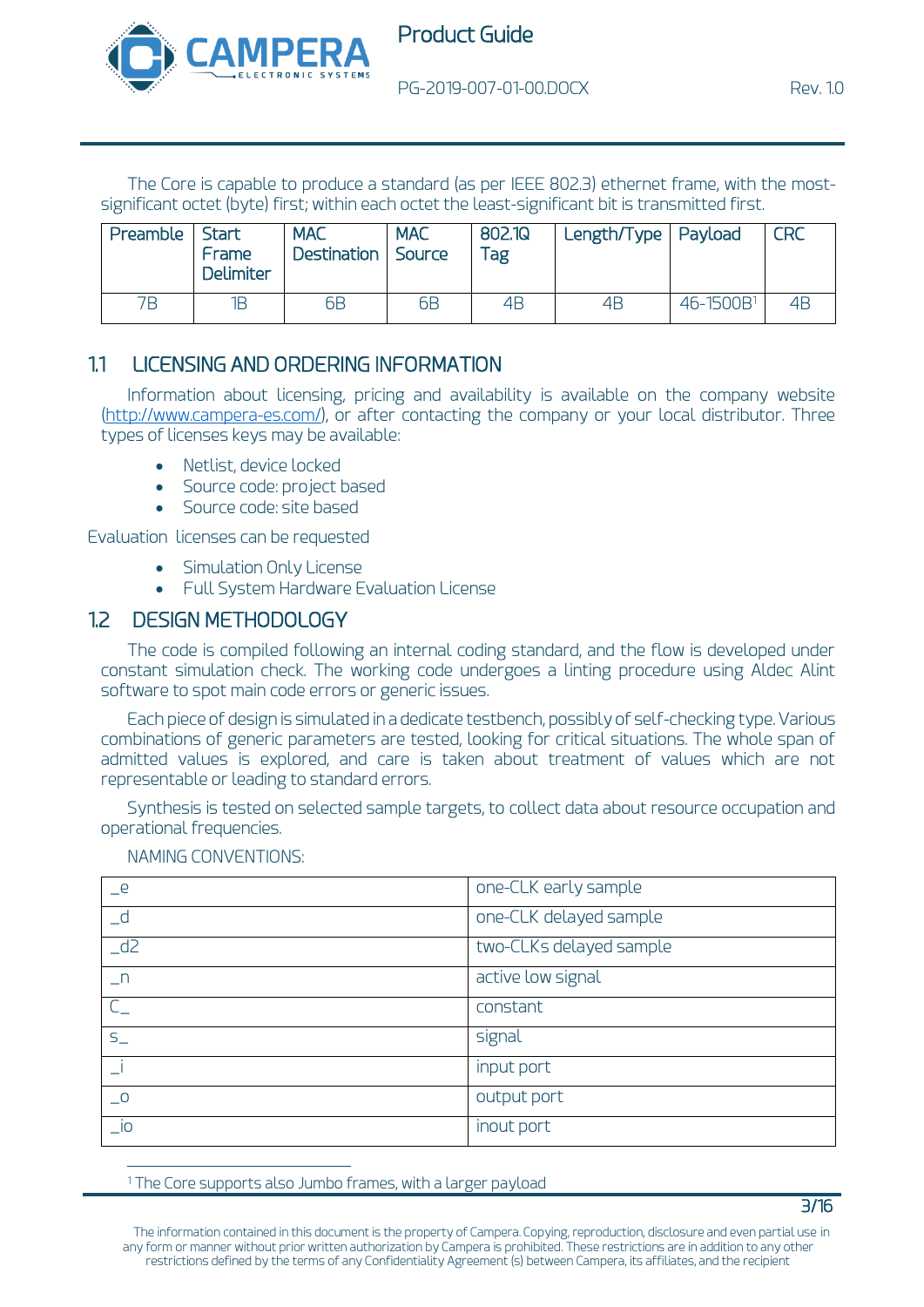

| $\sim$             |
|--------------------|
| ---<br>שטכ וי<br>- |

# 2 PRODUCT SPECIFICATION

The CES\_COMM\_TSE\_MAC module is part of the CES COMMUNICATION Library, and is available in several configurations:

- Simple Interface or AXI/Avalon register mapped interface
- FPGA Vendor and Family. The DDR feature of RGMII and the clock multiplexing require hard primitives, FPGA vendor and family must be communicated before ordering
- PHY Interface: RGMII or GMII/MII
- External PHY model (Micrel KSZ9021, Micrel KSZ9031 and Marvell Alaska are HW proven, but the core is designed to be independent of the PHY)

# 3 INTERFACE

Given the high number of possible configurations of the core, and hence different interfaces, we will describe the Full Duplex Programmable Core.

#### 3.1 GENERIC DESCRIPTION

[Table 1](#page-3-0) report the list of generics:

- Generic Name: this column identifies the generic name and width, in case of std\_logic\_vector. As a rule, a name followed by [n-1:0] indicates a std\_logic\_vector bus of width n.
- **Description**

*Table 1 – generic descriptions*

<span id="page-3-0"></span>

| Generic               | Description                                                            |
|-----------------------|------------------------------------------------------------------------|
| $g$ _phy_addr $[4:0]$ | Set the address of the PHY device                                      |
| g_clk_frequency       | User clock frequency (at least 125 MHz)                                |
| g_buffer_size         | TX/RX buffer size                                                      |
| g_simulation          | 0: normal operation, 1: assert the link status for simulation purposes |

## 3.2 PORT DESCRIPTION

All ports are std\_logic or std\_logic\_vectors, as a rule, a name followed by [n-1:0] indicates a std\_logic\_vector bus of width n.

Input ports are indicated with a *\_i* suffix, whether output ports are indicated with a *\_o* suffixe-*Table 2 – ports description*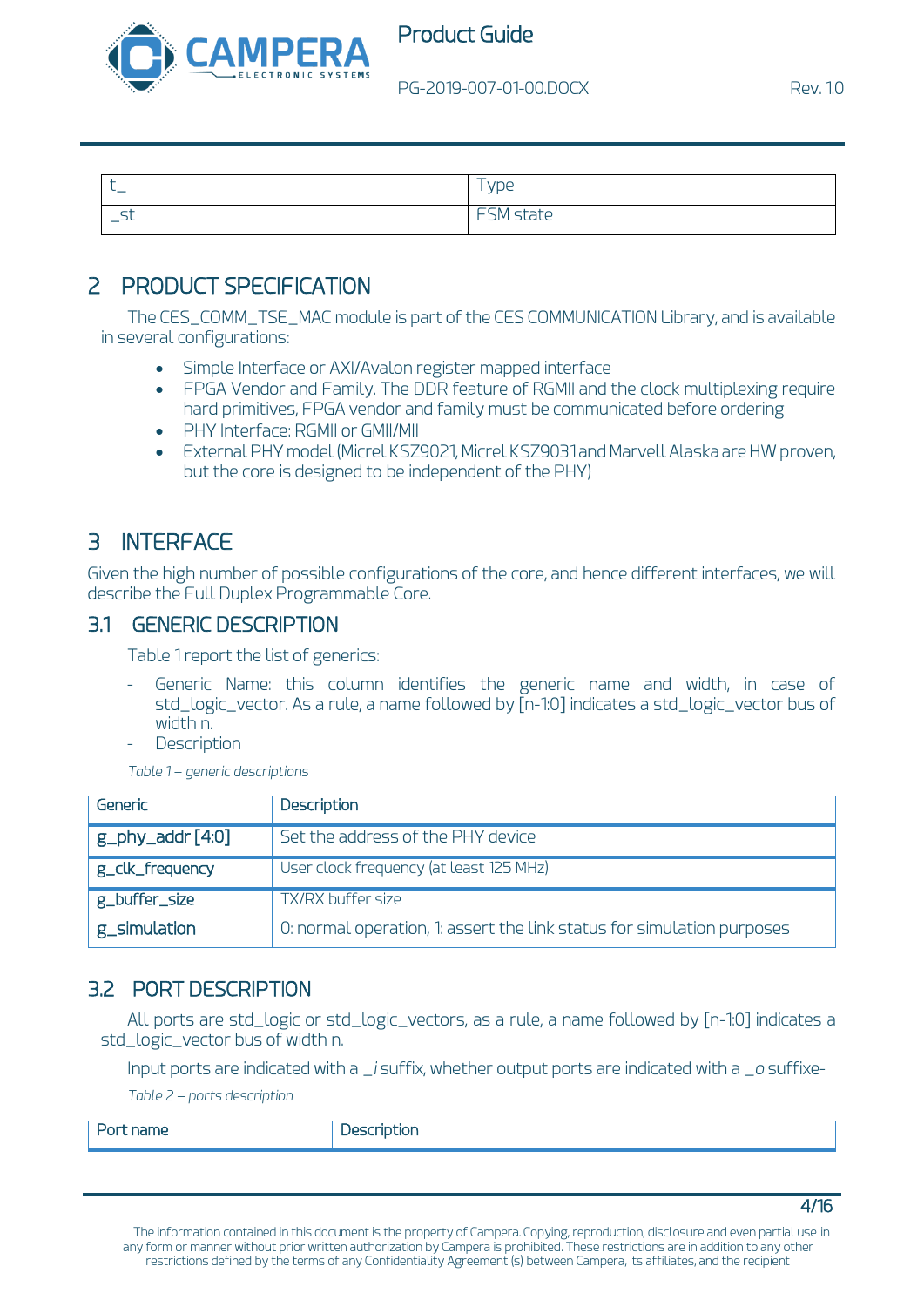

5/16

| user_clk_i          | User clock input. Must be > 125Mhz for 1Gb operations. The user clock<br>must always be present                                              |  |
|---------------------|----------------------------------------------------------------------------------------------------------------------------------------------|--|
|                     |                                                                                                                                              |  |
| user_rst_n_i        | Synchronous reset, user_clk_i domain, active low                                                                                             |  |
| config_reg_i [31:0] | <b>MAC Configuration Register</b>                                                                                                            |  |
|                     | - bit 0: (1) Automatic padding of short frames. Requires that auto-CRC<br>insertion be enabled too.                                          |  |
|                     | (0) Skip padding. User is responsible for adding padding to meet the<br>minimum 60-byte frame size                                           |  |
|                     | - bit 1: (1) Automatic appending of 32-bit CRC at the end of the frame                                                                       |  |
|                     | (0) Skip CRC32 insertion. User is responsible for including the frame<br>check sequence                                                      |  |
|                     | - bit 2: (1) promiscuous mode enabled (0) disabled, i.e., destination address<br>is verified for each incoming packet                        |  |
|                     | - bit 3: (1) accept broadcast rx packets (0) reject                                                                                          |  |
|                     | - bit 4: (1) accept multi-cast rx packets (0) reject                                                                                         |  |
|                     | - bit 5: (1) filter out the 4-byte CRC field (0) pass along the CRC field.                                                                   |  |
|                     | - bit [7:6]: Speed, (00) = force 10 Mbps, (01) = force 100 Mbps, (10) = force<br>$1000$ Mbps, $(11)$ = auto-negotiation (default)            |  |
|                     | $-$ bit 8: (1) = full-duplex (default), (0) = half-duplex                                                                                    |  |
|                     | - bit [10:9]: test mode (00) = normal mode (default), (01) = loopback mode<br>(at the phy), $(10)$ = remote loopback, $(11)$ = led test mode |  |
|                     | - bit 11: software power down mode. $(1)$ = enabled, $(0)$ = disabled (default).                                                             |  |
|                     | - bit [27:12]: 16-bit clock skew for TX/RX clock. The register and number<br>of bits per clock are PHY dependent                             |  |
|                     | -- bit 28: phy reset                                                                                                                         |  |
|                     | - bit [31:29]: spare                                                                                                                         |  |
| mac_addr_i[47:0]    | This network node 48-bit MAC address. The receiver checks incoming<br>packets for a match between                                            |  |
|                     | - the destination address field and this MAC address.                                                                                        |  |
|                     | - The user is responsible for selecting a unique hardware address for<br>each instantiation.                                                 |  |
|                     | - Natural bit order: enter x0123456789ab for the MAC address<br>01:23:45:67:89:ab                                                            |  |
| phy_config_change_i | Configuration signals are synchronous with the user-side CLK.                                                                                |  |
|                     | - optional pulse to activate any configuration change below.                                                                                 |  |
|                     | - Not needed if the default values are acceptable.                                                                                           |  |
|                     | - Ignored if sent during the initial PHY reset (10ms after power up)                                                                         |  |
| sreg_read_start_i   | 1CLK wide pulse to start read transaction. Will be ignored if the previous<br>(or write) transaction is yet to be completed.                 |  |
| sreg_write_start_i  | 1CLK wide pulse to start read transaction. Will be ignored if the previous<br>(or read) transaction is yet to be completed.                  |  |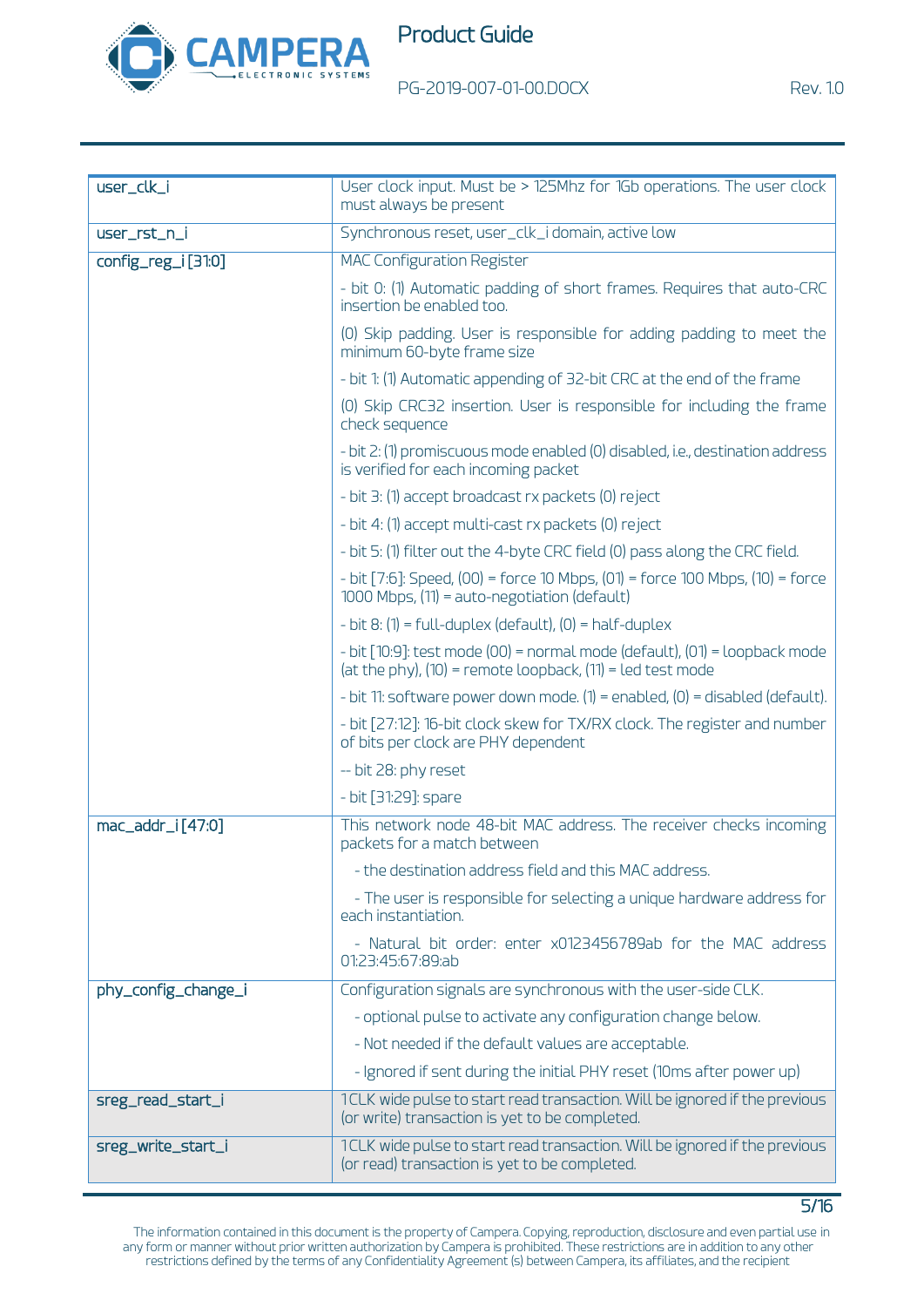

PG-2019-007-01-00.DOCX Rev. 1.0

| sreg_regad_i[15:0]    | 32 register address space for the PHY (ieee 802.3)                                                                                                                                                      |  |  |
|-----------------------|---------------------------------------------------------------------------------------------------------------------------------------------------------------------------------------------------------|--|--|
|                       | - 0 - 15 are standard PHY registers as per IEEE specification.                                                                                                                                          |  |  |
|                       | - 16 - 31 are vendor-specific registers                                                                                                                                                                 |  |  |
|                       | - 256+ are extended registers                                                                                                                                                                           |  |  |
| sreg_is_ext_i         | 1: extended register, 0: standard register                                                                                                                                                              |  |  |
| sreg_data_o [15:0]    | output data read from PHY register                                                                                                                                                                      |  |  |
| sreg_dv_o             | output data valid, mark valid sreg_data_o read data                                                                                                                                                     |  |  |
| $sreg\_data_i[15:0]$  | Input data to write to the PHY register                                                                                                                                                                 |  |  |
| mac_tx_data_i[7:0]    | MAC reads the data at the rising edge of user_clk_i when<br>mac_tx_data_valid_i = '1'                                                                                                                   |  |  |
| mac_tx_data_valid_i   | TX data valid                                                                                                                                                                                           |  |  |
| mac_tx_eof_i          | '1' when sending the last byte in a packet to be transmitted. Aligned with<br>mac_tx_data_valid_i                                                                                                       |  |  |
| mac_tx_cts_o          | MAC-generated Clear To Send flow control signal, indicating room in the                                                                                                                                 |  |  |
|                       | - tx elastic buffer for a complete maximum size frame 1518B.                                                                                                                                            |  |  |
|                       | The user should check that this signal is high before deciding to send<br>the next frame.                                                                                                               |  |  |
| $mac_r x_data_o[7:0]$ | USER reads the data at the rising edge of user_clk_i when<br>mac_rx_data_valid_o = '1'                                                                                                                  |  |  |
| mac_rx_data_valid_o   | RX output data valid                                                                                                                                                                                    |  |  |
| mac_rx_sof_o          | '1' when sending the first byte in a received packet. Aligned with<br>mac_rx_data_valid_o                                                                                                               |  |  |
| mac_rx_eof_o          | '1' when sending the last byte in a received packet. Aligned with<br>mac_rx_data_valid_o                                                                                                                |  |  |
| mac_rx_cts_i          | User-generated Clear To Send flow control signal. The receive MAC<br>checks that this signal is high before sending the next mac_rx_data_o<br>byte.                                                     |  |  |
| reset_n_o             | PHY hard reset, active low. It is generated with the user_clk_i clock. If<br>the user_clk_i is coming from the PHY the user has to provide the PHY<br>reset_n outside of this module with another clock |  |  |
| mclk_o                | MDIO clock (1MHz)                                                                                                                                                                                       |  |  |
| mdio_io               | (tri-state) serial interface                                                                                                                                                                            |  |  |
| mii_tx_clk_i          | MII tx clock from PHY. Continuous clock. (10/100 Mbps only)                                                                                                                                             |  |  |
|                       | - 25 MHz (100 Mbps), or 2.5 MHz (10 Mbps) depending on speed                                                                                                                                            |  |  |
|                       | - accuracy: +/- 100ppm (MII)                                                                                                                                                                            |  |  |
|                       | - duty cycle between 35% and 65% inclusive (MII).                                                                                                                                                       |  |  |
| gmii_tx_clk_o         | GMII tx clock to PHY. Continuous clock. 125MHz (1000 Mbps only)                                                                                                                                         |  |  |

The information contained in this document is the property of Campera. Copying, reproduction, disclosure and even partial use in any form or manner without prior written authorization by Campera is prohibited. These restrictions are in addition to any other restrictions defined by the terms of any Confidentiality Agreement (s) between Campera, its affiliates, and the recipient

6/16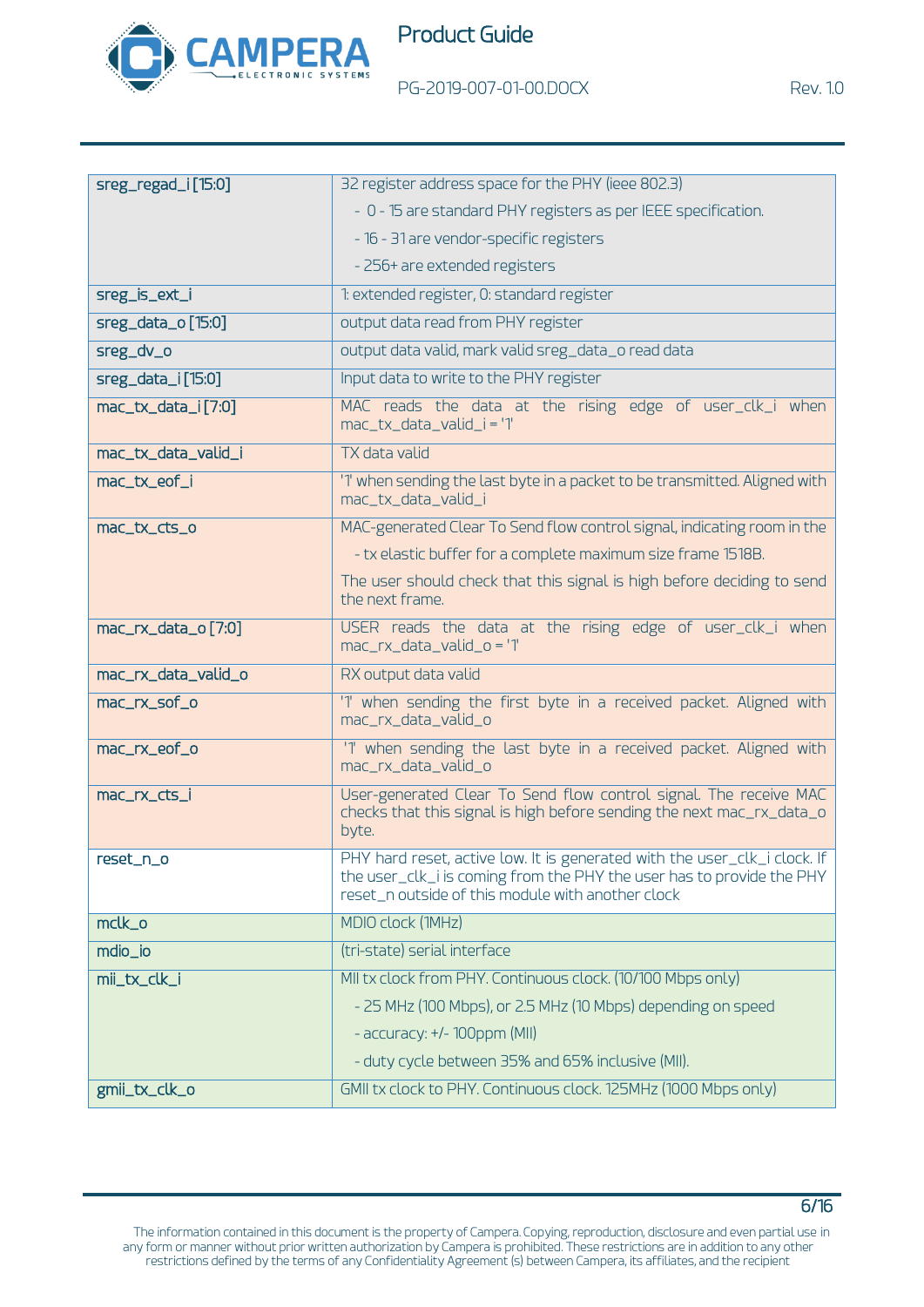

PG-2019-007-01-00.DOCX Rev. 1.0

| gmii_mii_txd_o[7:0]                 | GMII TX data, in MII only bits (3:0) are used.                                                                                                                                              |
|-------------------------------------|---------------------------------------------------------------------------------------------------------------------------------------------------------------------------------------------|
|                                     | tx data (when $TX_$ EN = '1' and $TX_$ ER = '0') or special codes otherwise<br>(carrier extend, carrier extend error, transmit error propagation). See<br>802.3 table 35-1 for definitions. |
| gmii_mii_tx_en_o                    | <b>GMII TX enable</b>                                                                                                                                                                       |
| gmii_mii_tx_er_o                    | <b>GMII TX error</b>                                                                                                                                                                        |
| gmii_mii_crs_i                      | carrier sense                                                                                                                                                                               |
| gmii_mii_col_i                      | collision detected                                                                                                                                                                          |
| gmii_mii_rx_clk_i                   | continuous receive reference clock recovered by the PHY from the<br>received signal                                                                                                         |
|                                     | $-125/25/2.5$ MHz +/-50 ppm.                                                                                                                                                                |
|                                     | - Duty cycle better than 35%/65% (MII)                                                                                                                                                      |
|                                     | - 125 MHz must be delayed by 1.5 to 2.1 ns to prevent glitches                                                                                                                              |
| gmii_mii_rxd_i[7:0]                 | rx data. 8-bit when 1000 Mbps. 4-bit nibble (3:0) when 10/100 Mbps.                                                                                                                         |
| gmii_mii_rx_dv_i                    | RX data valid                                                                                                                                                                               |
| gmii_mii_rx_er_i                    | RX data error                                                                                                                                                                               |
| speed_status_o                      | RXC clock speed, 00 = 2.5 MHz, 01 = 25 MHz, 10 = 125 MHz, 11 = no RXC<br>clock from the PHY                                                                                                 |
| link_status_o                       | $0 =$ Link down, $1 =$ Link up                                                                                                                                                              |
| duplex_status_o                     | $0 =$ half duplex, $1 =$ full duplex                                                                                                                                                        |
| n_rx_frames_o[15:0]                 | number of received frames                                                                                                                                                                   |
| n_rx_bad_crcs_o [15:0]              | number of BAD CRCs among the received frames                                                                                                                                                |
| n_rx_frames_too_short_o<br>$[15:0]$ | number of rx frames too short (<64B)                                                                                                                                                        |
| n_rx_frames_too_long_o [15:0]       | number of rx frames too long (>1518B) when jumbo frames are disabled                                                                                                                        |
| n_rx_wrong_addr_o [15:0]            | number of rx frames where address does not match (and promiscuous<br>mode is off)                                                                                                           |
| n_rx_length_errors_o [15:0]         | number of rx frames with length field inconsistent with actual rx frame<br>length                                                                                                           |

# 4 GENERAL DESCRIPTION

The block diagram in [Figure 1](#page-1-0) shows the modules that constitute the MAC, each of the module will be briefly described in the next chapters.

The TX buffer (inst\_mem\_tx) and RX buffer (inst\_mem\_rx) modules are dual port, dual clock memories, used as buffer to/from the user clock domain. The size of the buffers is 2\*g\_buffer size, so they can hold in memory 2 frames if the generic g\_buffer size would be set to the maximum frame size.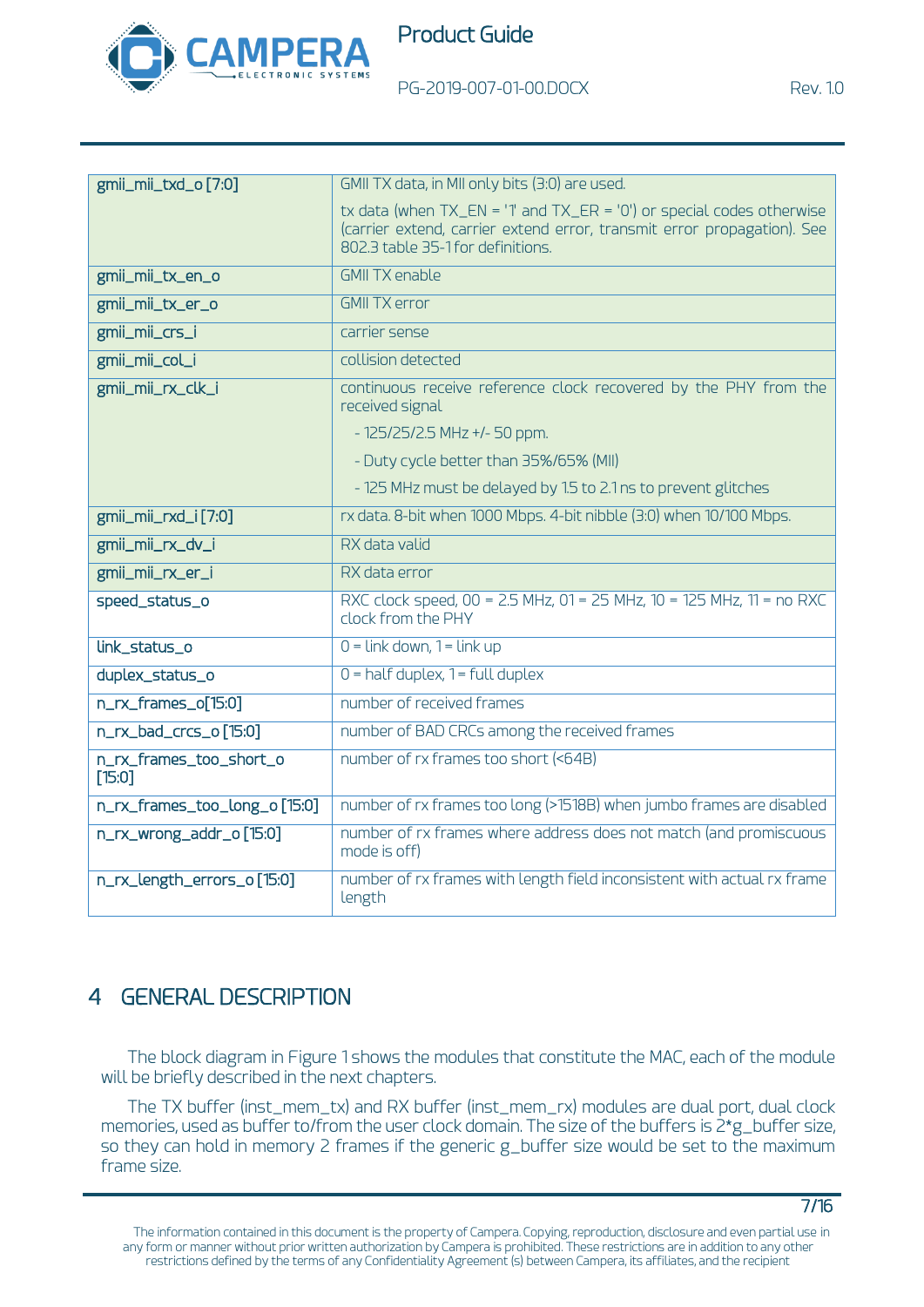

PG-2019-007-01-00.DOCX Rev. 1.0

The Triple Speed Ethernet MAC uses modules from other Campera-ES VHDL libraries:

- ces\_util\_lib: RAM module and LFSR
- ces\_io\_lib: CRC parallel calculator

The user shall include the files from the ces\_util\_lib library and compile them in a library called ces\_util\_lib (both in simulation and synthesis), and the ces\_io\_crc\_par.vhd module must be compiled in a library called ces\_io\_lib.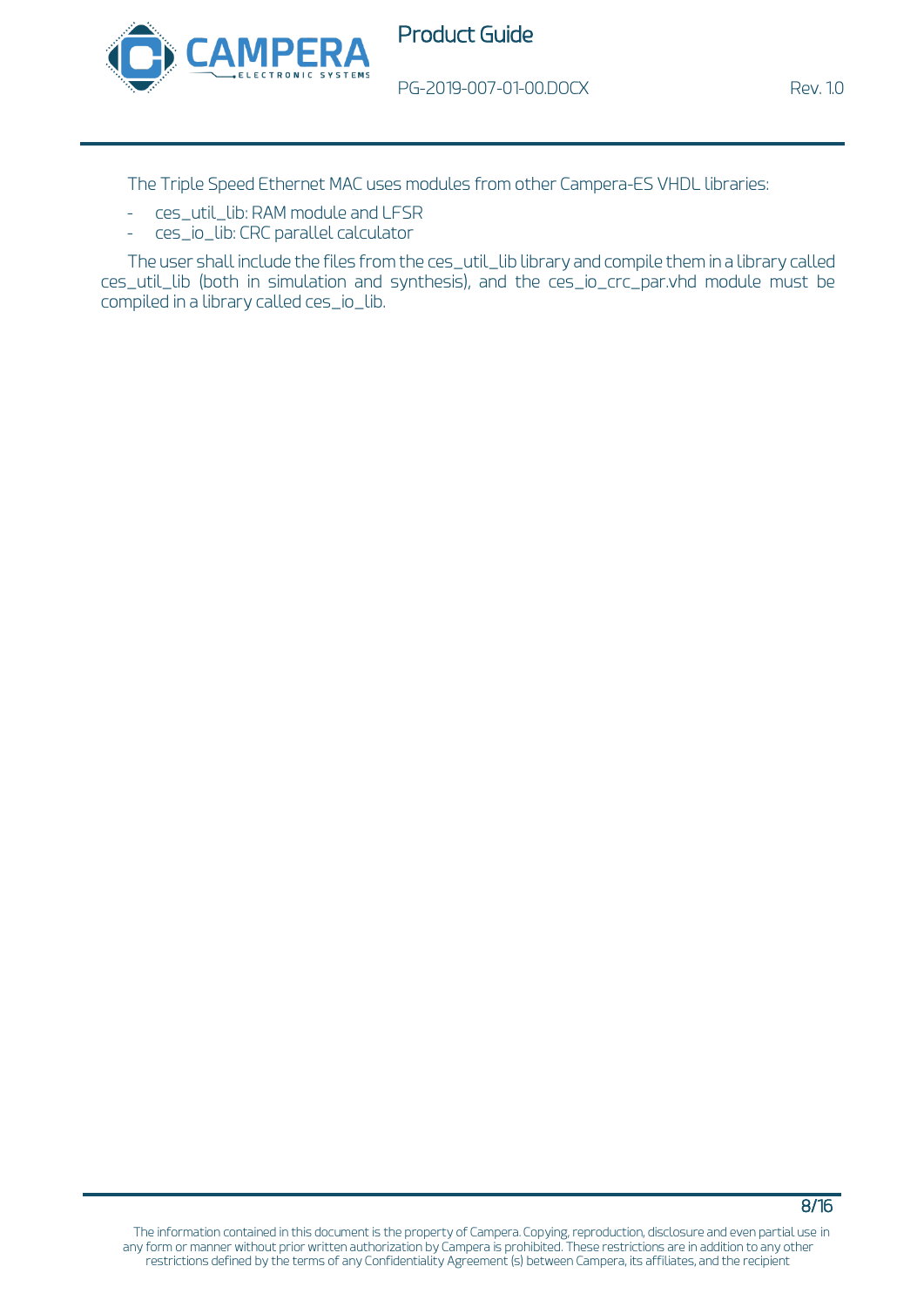

9/16

## 4.1 TX FSM (inst\_tx\_fsm\_control)



*Figure 2 – TX Finite state machine*

The TX\_FSM module is responsible to capture data form the TX buffer and prepare the ethernet frame for the GMII/RGMII module.

The module: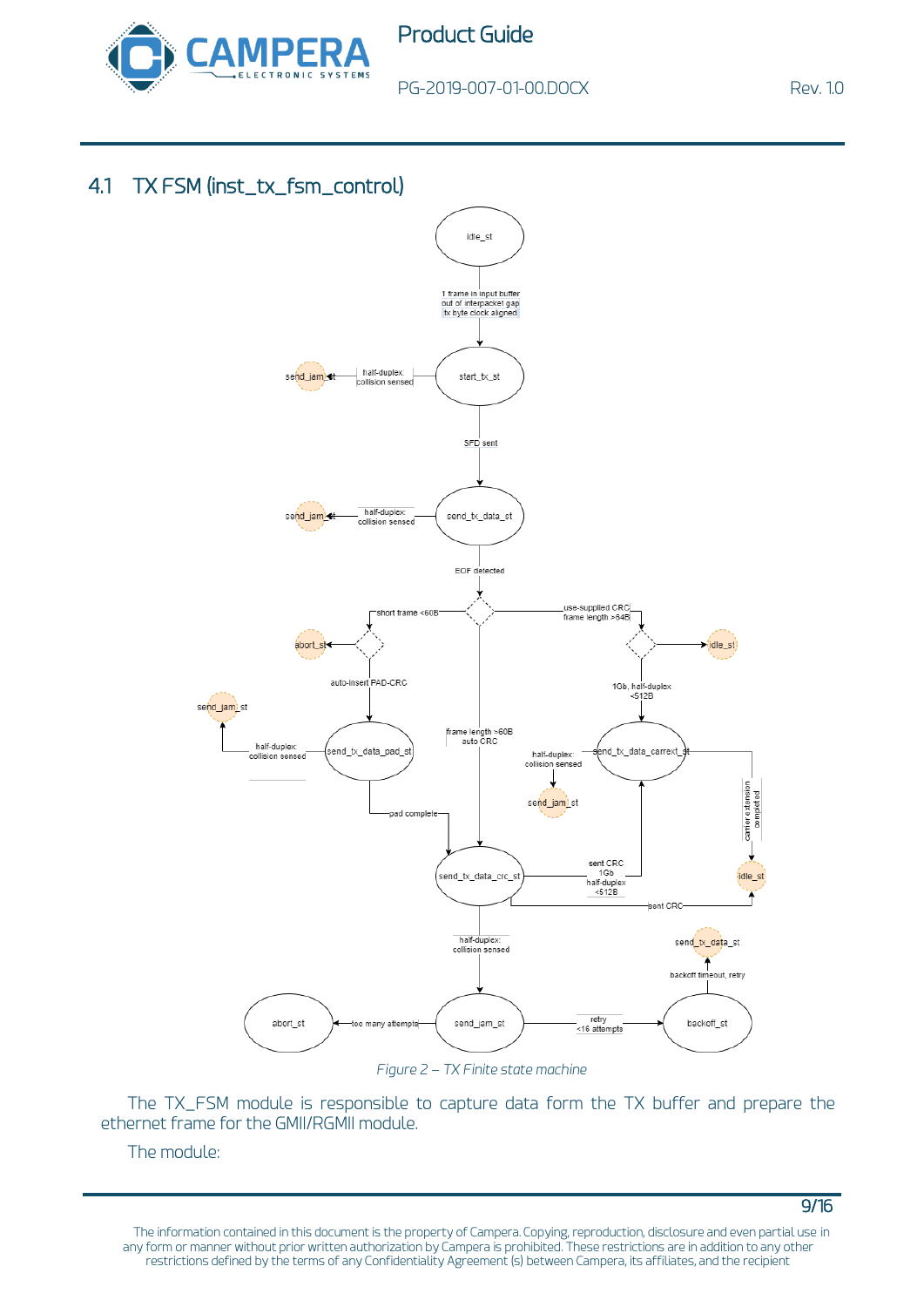

PG-2019-007-01-00.DOCX Rev. 1.0

10/16

- Generates the write pointer for the TX buffer, incrementing the pointer with mac\_tx\_data\_valid\_i
- Generates the read pointer for the TX buffer, while in send\_tx\_data\_st
- Resync the pointers in the tx clock domain, and computer the free space in the buffer (s\_mac\_tx\_buf\_size)
- Generates the TX CTS (Clear To Send) handshake signal, checking the free space in the TX buffer. CTS is asserted when at least half of the TX buffer is free and no retransmission after collision is running
- Generates the Inter Packet Gap counter
- Generates the retry backoff time, depending on the retry attempt number. The random numbers are read form the LFSR external module
- Generates the preamble in start\_tx\_st
- Flip the input CRC and reorder the CRC to be included in the ethernet frame
- Mux the preamble, payload, padding, CRC, and carrier extend to create the ethernet frame

## 4.2 RX FSM (inst\_rx\_fsm\_control)



*Figure 3 - RX Finite State Machine*

The RX\_FSM module is responsible to capture data from the GMII/RGMII module, check the frame validity and fill the RX buffer.

The module:

- Check if the frame is too short, also incrementing a diagnostic counter
- Check for valid destination address: the mac\_rx\_config\_i bits are used to enable promiscuous mode, broadcast, and multicast addresses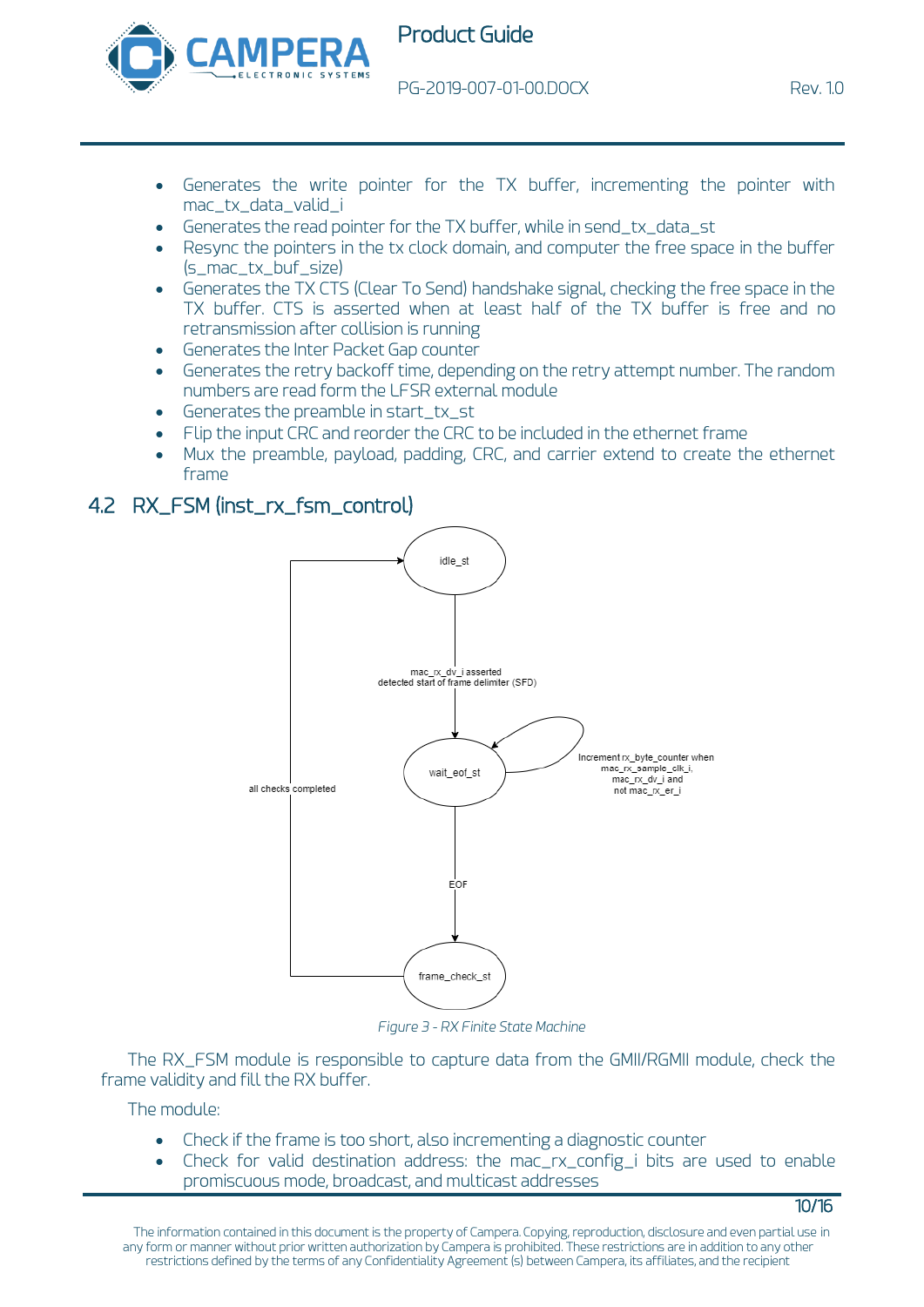

- Check the length type field, to extract the packet length
- Check for length errors (short frames or too long frames) raising an error bit and increasing a diagnostic counter
- Check the received frame and mark it as valid if
	- o CRC good
	- o Length good (>=64B and <1518B)
	- o Valid address
- Filter out the CRC when the configuration bit is set accordingly
- Generates the write pointer for the RX buffer
- Generates the read pointer for the RX buffer
- Computes the free space in the RX buffer and reconstruct the EOF

## 4.3 RST\_TIMER (inst\_reset\_timer)

This module:

- Generates a 10ms active low reset\_n\_o pulse at power up or after a user reset trigger. for the PHY If the g\_simulation generic is set the reset is 100 us, to allow for faster simulation startup
- Generate a pulse 90ms after reset to configure the PHY (50 us after reset when g\_simulation is asserted)
- generates synchronous reset in the RX CLK and TX CLK domains

## 4.4 PHY\_CFG (inst\_phy\_config)

This module:

- Reads and writes PHY registers through MDIO interface
- MII/GMII: see 802.3 22.2.4 Management functions
- Supported registers (can be extended and/or read/write by user commands) reg0 control, reg1 status and reg2 phy ID

The module has 2 methods to configure the PHY:

- At power up or when the config\_change\_i input is asserted a write/read sequence is started. The following parameters are read at the module input
	- ✓ phy\_reset\_i
	- ✓ speed\_i
	- ✓ duplex\_i
	- ✓ power\_down\_i
	- ✓ clk\_skew\_i
- Each PHY register can be accessed read/write through a standard user interface (address, read/write, rx data tx data). This can be used also for debug purposes,

At the end of each transaction on the MDIO link a s\_mi\_transaction\_complete is asserted, and the FSM capture that signal and starts a new read transaction. That way a loop is done, and every 256 clock cycles a s\_mi\_transaction\_complete  $\rightarrow$  s\_mi\_read\_start sequence is generated, for continuous status register reading.

### 4.4.1 MDIO interface

The PHY is managed through a two-wire Management Data Input/Output (MDIO) interface. The MDIO is a synchronous serial link comprising two signals: a clock MCLK and a bi-directional data line MDIO. The MDIO timing diagram is specified by the IEEE 802.3 standard.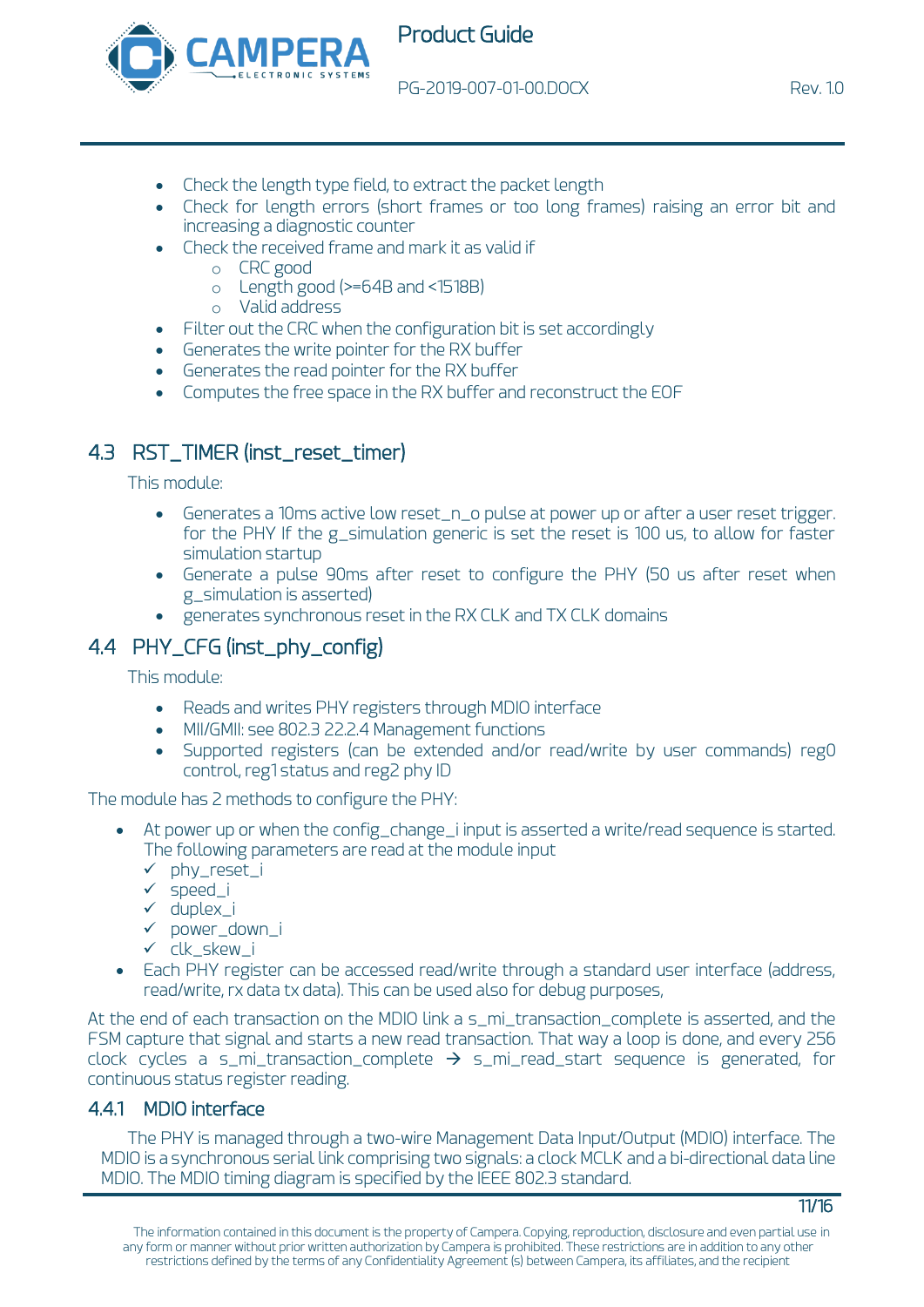

The component ces\_comm\_tse\_mac\_mdio.vhd implements a read or write transaction, converting a 16-bit parallel register value and 5-bit register address to a serial stream and viceversa.

A write transaction (sending 0xA50F to register address 10) is illustrated below:

The write sequence consists of

(a) 32-bit preamble field (all ones)

(b) "0101"

(c) 5-bit PHY address, here fixed at 0

(d) REG address MI\_REGAD[4:0]

(e) "10"

(f) 16-bit data field MI\_TX\_DATA[15:0]

A read transaction (receiving 0Xffff from register address 10) is shown below:

The read sequence consists of

(g) a 32-bit preamble field (all ones) to the PHY

(h) "0110" to the PHY

(i) 5-bit PHY address, here fixed at 0 to the PHY

(j) REG address MI\_REGAD[4:0] to the PHY

 $(k)$  "7"

(l) "0" from the PHY

(m) 16-bit data field MI\_RX\_DATA[15:0] from the PHY

The PHY generally sets a speed limit for the MDIO interface. For example, the Micrel KSZ9021 PHY defines the typical MCLK frequency as 2.5 MHz. The ces\_comm\_tse\_mac\_mdio.vhd component includes a constant (C\_MCLK\_COUNTER\_DIV) to adjust the MCLK frequency by dividing the processing user clock. The designer should adjust this constant prior to synthesis, depending on the specific MDIO timing requirements of the PHY IC.

The default MDIO clock frequency is set to 1 MHz

## 4.5 PHY INTERFACE

The PHY Interface module is the RGMII or GMII interface module. The instantiated module depends on the FPGA target because it uses low level primitives such as clock muxes and IODELAY for MII/GMII interface and Double Data Rate IO for RGMII interface.

The IP is provided with the proper PHY interface module, customized for the FPGA target. Most FPGA families of the same vendor share the same low-level primitives and can be instantiated in VHDL, but customization might be needed for some family.

Care must be used when placing I/O pins not to introduce delays or skew among clock groups. It is suggested to place the input/output pin/registers in the IOB Pad.

The general strategy is to use the extended registers of the PHY to introduce a skew on the TX/RX clocks. It is usually not necessary to delay data and controls as long as PCB lines' lengths are the same.

12/16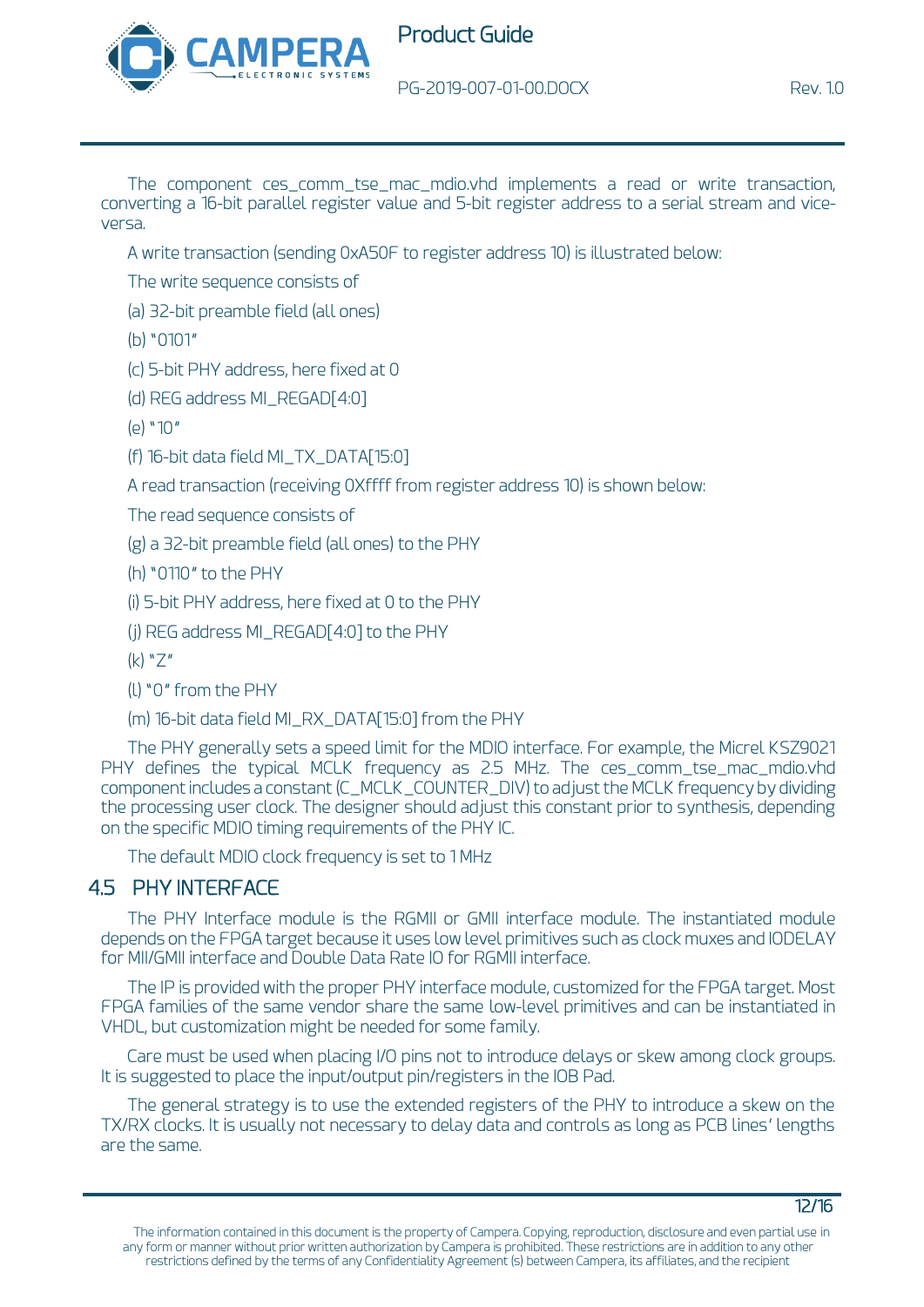

#### 4.5.1 MII/GMII (inst\_ces\_io\_gmii\_mii\_gbe\_wrapper\_alt)

The component reformat signals exchanged between the FPGA and an external GMII/MII PHY.

The receive clock RX\_CLK is always supplied by the PHY to the FPGA. Its frequency (2.5,25 or 125 MHz) depends on the 10/100/1000 Mbps link speed negotiated by the PHY.

The transmit clock direction depends on the selected speed:

The MII TX\_CLK is from the PHY to the FPGA, at speeds of 2.5 or 25 MHz (10/100 Mbps link)

The GMII GTX\_CLK is a 125 MHz from the FPGA to the PHY (1000 Mbps link) and is connected to the received RX\_CLK from the PHY at 125 MHz

The module is vendor and family dependent as the glitch free clock mux is conveniently taken from the vendor libraries. If the FPGA vendor or the family is not included in the supported device's list, please ask your reference at Campera-ES.

Please beware that the pin placement can affect the use of the proper primitive and the fitter could raise errors. As an example, in an Intel Cyclone 10 the clock mux has specific connections to the device pins. If they are not mapped correctly the fitter will raise an error. In our case we have two clocks to feed the TX part.

The mii\_tx\_clk\_i is an input pin from the PHY at 100 Mbps and 10 Mbps and the gmii\_mii\_rx\_clk\_i 125 Mhz which is used from the MAC to send the clock at the PHY in 1G mode

The Cylone 10 ALTCLKCTRL module require that the input pin must be placed

- inclk[0] CLK\_[2,3][A..L]\_0p or any counters from adjacent I/O PLLs.

- inclk[1] CLK\_[2,3][A..L]\_0n or any counters from adjacent I/O PLLs.

- inclk[2] CLK\_[2,3][A..L]\_1p or any counters from adjacent I/O PLLs.

- inclk[3] CLK\_[2,3][A..L]\_1n or any counters from adjacent I/O PLLs.

notice that the inclk(0), which is connected to the mii\_tx\_clk\_i input, MUST come from a 0p clock PIN, inclk(1), which is connected to the gmii\_mii\_rx\_clk\_i input, from a 0n clock PIN.

The Xilinx GMII/MII module uses a BUFGMUX primitive

#### 4.5.2 RGMII

The component reformat signals exchanged between the FPGA and an external RGMII PHY.

The RGMII component translates the 6-pin receive PHY interface (DDR, 4-bit nibblets) into a simpler (single clock edge, data-byte) interface.

The RGMII is vendor and family dependent, as it uses Double Data Rate registers to convert the incoming data into an 8-bit bus and to convert an 8-bit bus into an outgoing 4 bit DDR bus. The DDR module are usually vendor/family dependent so please specify your FPGA model before ordering.

Its good practice to delay the clock with respect to data to have a glitch free, well-sampled data bus. The baseline method is to set the delay in the proper extended control register of the PHY. This method works well with Micrel KS29021 PHY but may not be supported by other Manufacturers' PHYs. An alternative method using delay element in the FPGA is also coded but currently commented out. Again, please specify your FPGA model before ordering

[Figure 4](#page-13-0) shows the RX chain of the MAC RGMII module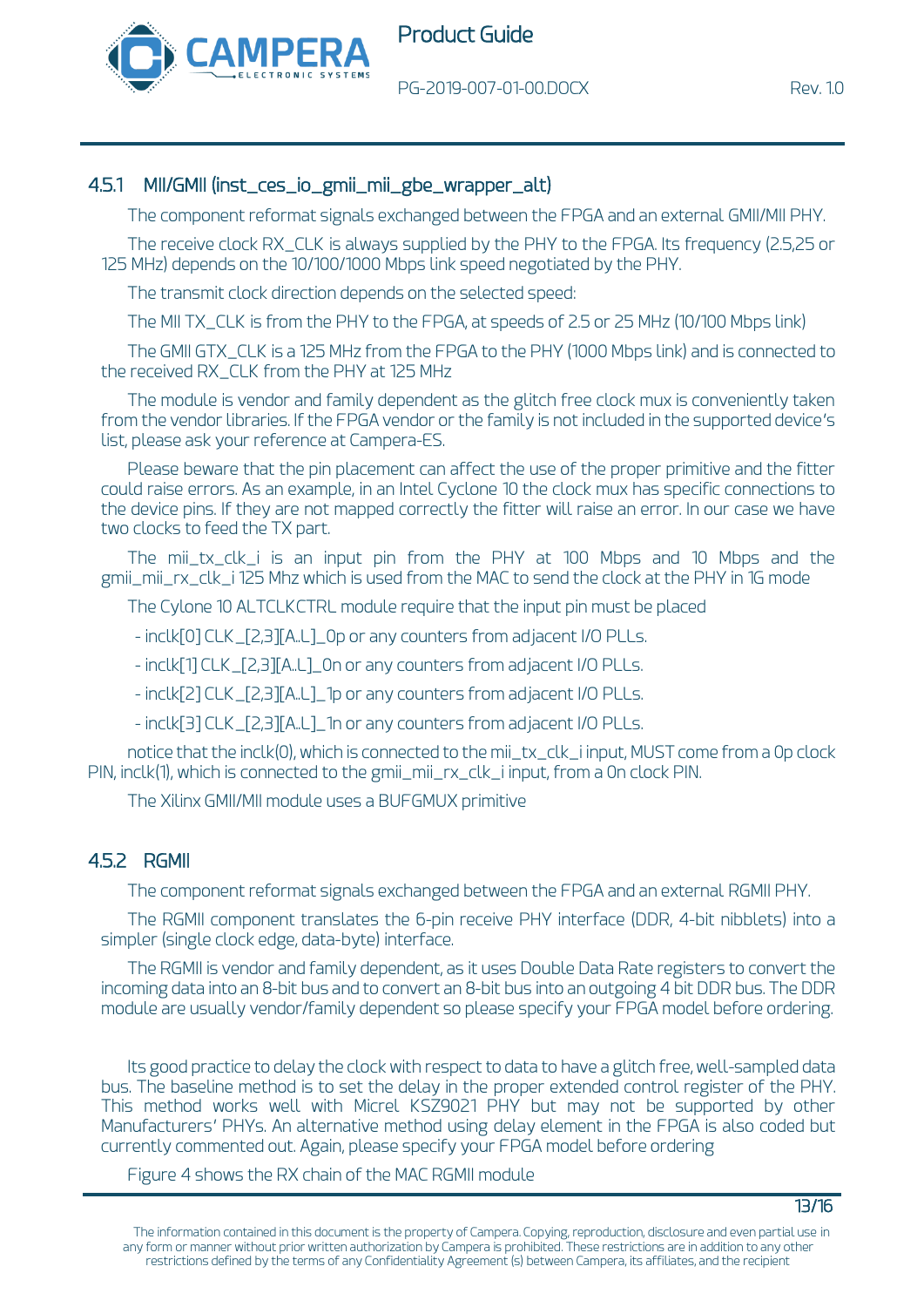





*Figure 4 - MAC GMII RX timing diagram*

# <span id="page-13-0"></span>4.6 CRC

All 802.11 frame include a 32-bit CRC (frame check sequence FCS). As part of the MAC layer processing, the module automatically appends the 32-bit CRC at the end of the transmitted frame and verifies the CRC validity on received frames from the PHY.

The module ces\_io\_.crc\_par.vhd is a general-purpose parallel module that computes CRC and is used for both CRC32 generation and CRC check.

The module is configured as follows:

(a) The init value is set to x"FFFFFFFF" at the start of frame.

(b) one-byte input data, 32-bit output data, parallel implementation of the CRC32 takes one clock for each input byte.

(c) The generator polynomial is

 $G(x) = x^{32} + x^{26} + x^{23} + x^{22} + x^{16} + x^{12} + x^{11} + x^{10} + x^8 + x^7 + x^5 + x^4 + x^2 + x + 1$ 

(d) The CRC is flipped and inverted prior to transmission (LSB first)

(e) The entire received frame (including the 32-bit CRC at the end) is fed into the

component. When the frame is error free, the resulting CRC is the residual value 0xC704DD7B.

## 4.7 LFSR (inst\_lfsr11c)

The xorshift random number generator produces a sequence of 2^g\_data\_w -1 by making a xor of a computer word with a shifted version of itself.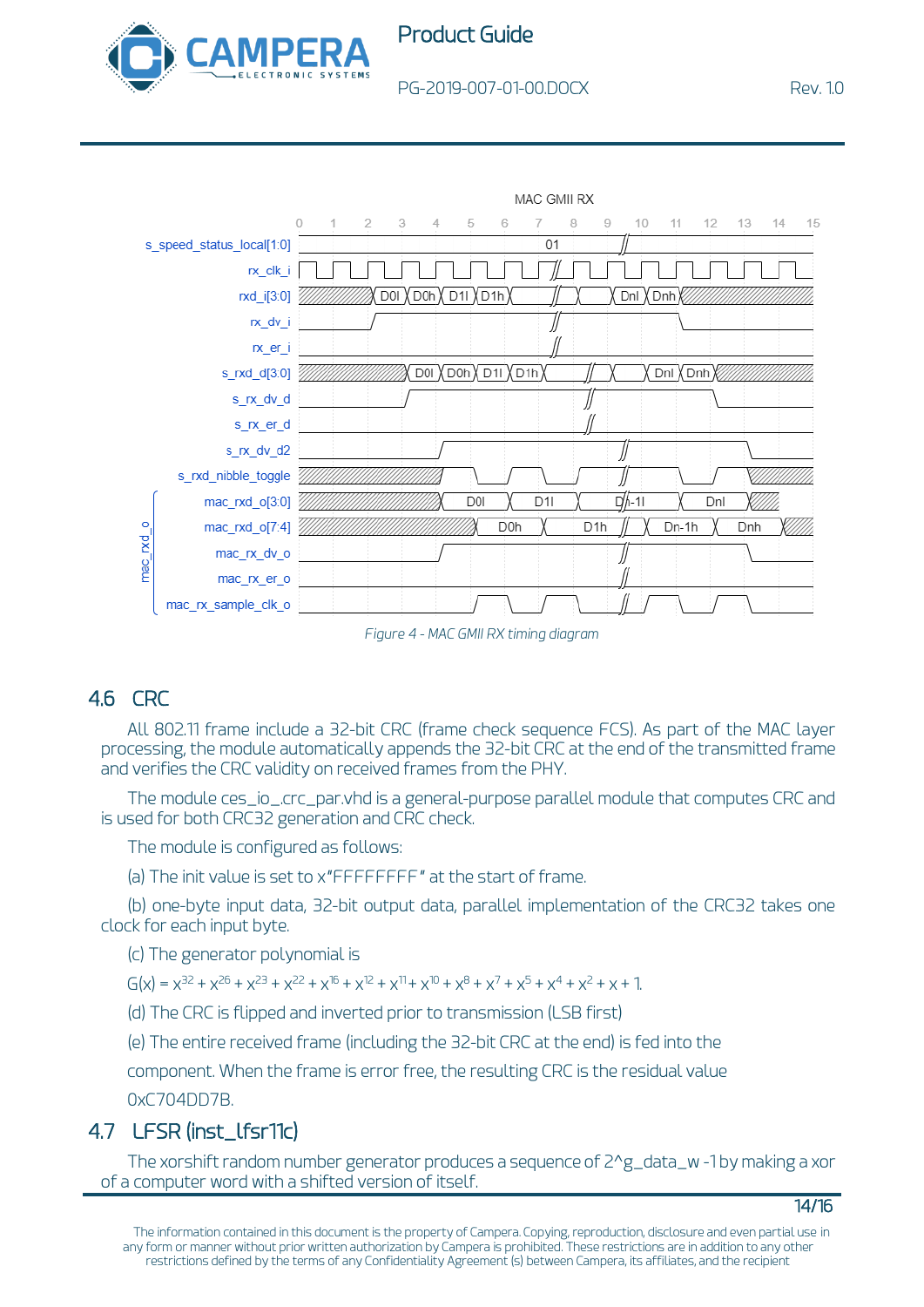



15/16

Computing such xorshift opeations for various shifts and arguments provides extremely fast and simple RNGs.

The LFSR is used as pseudo random number generator during retransmission to reduce the probability of collisions, see 802.3 standard section 4.2.3.2.5 for details.

## 5 FUNCTIONAL TIMING

The user is responsible to feed data to the MAC FIFO-like input interface.

- 1. Check if the TX\_CTS signal is asserted (at least half of the input buffer free)
- 2. Write data and data valid in the user clock domain, assert the EOF signal for one clock cycle to mark the last byte of the ethernet data frame

The TX state machine starts to read data from the input buffer when an EOF is received, forms the ethernet frame with preamble MAC addresses, fields, data and CRC and send them to the PHY interface (GMII/MII/RGMII depending on the configuration).

Data are sent to the PHY with the chosen interface (see TX/RX RGMII interface in [Figure 5\)](#page-14-0) and received with the same interface type.

The RX state machine tries to find the preamble and SFD byte in the input data, then waits for an EOF and check that the following conditions are true:

- Valid CRC
- Not too short frame (<64B)
- Not too long frame (>1518B)
- Valid address received
- Frame length consistent with the type/length field

The received data are written to the output buffer with or without the 4-byte CRC, as specified by the proper control register bit, and finally the write pointer is confirmed (if there was an error the pointer would have been set back to the original position, discarding the RX frame).

<span id="page-14-0"></span>

| JU MAC_TX_DATA       | 3A to 3B     | XX |                                                             | XX                        |                                                               |
|----------------------|--------------|----|-------------------------------------------------------------|---------------------------|---------------------------------------------------------------|
| JU MAC_TX_DATA_VALID |              |    | USER SUPPLIED TX DATA AND DATA VALID                        |                           |                                                               |
| JU MAC_TX_EOF        | 0 to 1       |    |                                                             |                           |                                                               |
| JU MAC_TX_CTS        |              |    |                                                             |                           |                                                               |
| JU MAC_TX_ERR        |              |    |                                                             |                           |                                                               |
| <b>JU TXC</b>        |              |    | <u> 1989 - Johann Stoff, Amerikaansk politiker (* 1958)</u> |                           | <u> 1989 - Andrea Stadt Britain, fransk politik (f. 1989)</u> |
| <b>JU TXD</b>        |              |    |                                                             | RGMII TX INTERFACE        |                                                               |
|                      |              |    | $\mathbf{0}$                                                | - 5 J                     | $\mathbf{0}$                                                  |
| JU TX_CTL            | $\Omega$     |    |                                                             |                           |                                                               |
| <b>JU RXC</b>        | 1 to 0       |    |                                                             |                           | <u> 1989 - Andrea Stadt Britain, fransk politik (f. 1989)</u> |
| <b>JU RXD</b>        |              |    |                                                             | <b>RGMII RX INTERFACE</b> |                                                               |
|                      |              |    | $\mathbf{0}$                                                | 心                         | $\Omega$                                                      |
| JU RX_CTL            | 0            |    |                                                             |                           |                                                               |
| JU MAC_RX_DATA       | 00           |    |                                                             |                           | RX DATA WITH DATA VALID SOF AND EOF                           |
|                      |              |    | 00                                                          |                           |                                                               |
| JU MAC_RX_DATA_VALID | $\mathbf 0$  |    |                                                             |                           |                                                               |
| JU MAC RX SOF        | $\mathbf{0}$ |    |                                                             |                           |                                                               |
|                      |              |    |                                                             |                           |                                                               |
| JU MAC_RX_EOF        | 0            |    |                                                             |                           |                                                               |

*Figure 5 – RGMII interface*